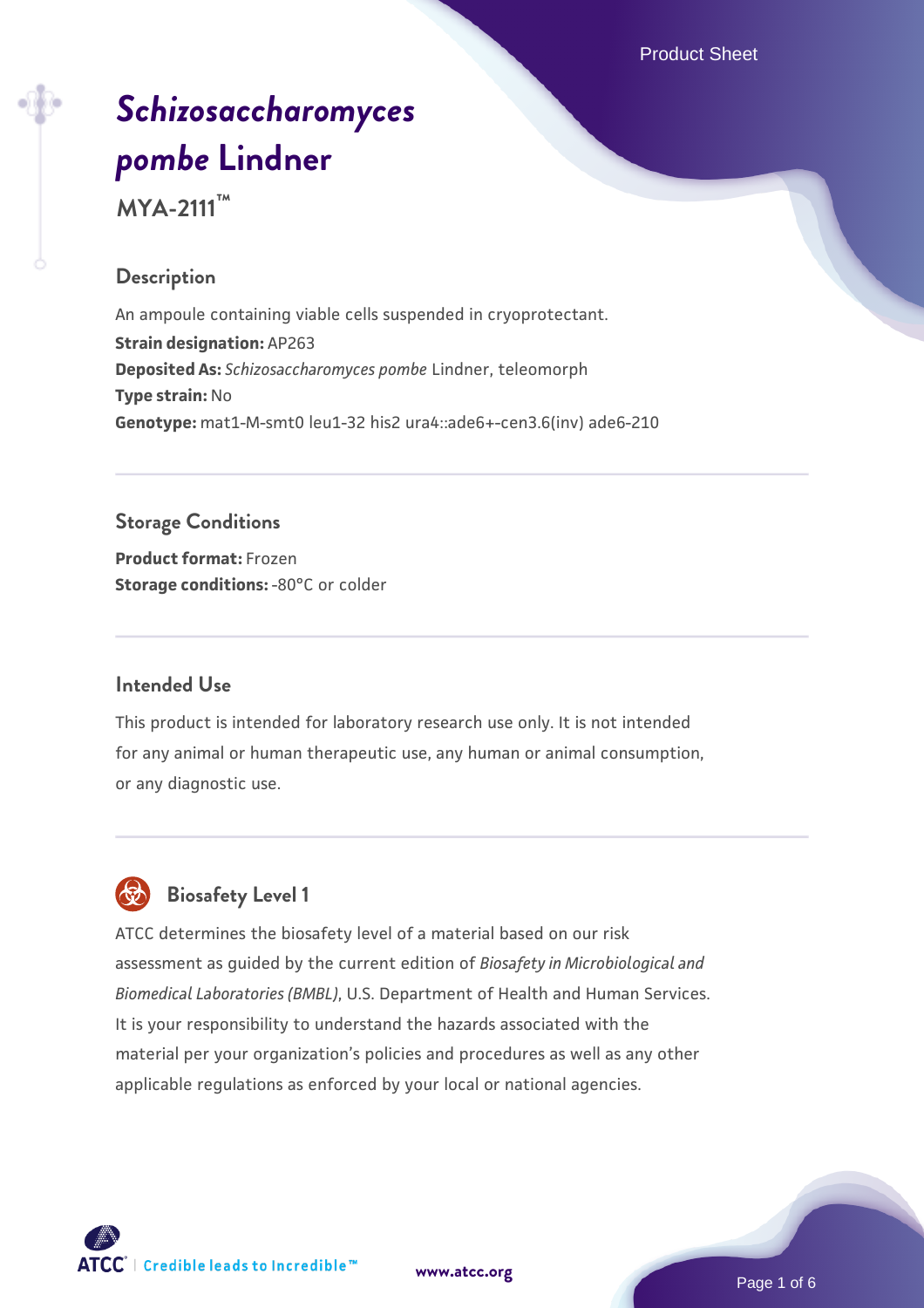ATCC highly recommends that appropriate personal protective equipment is always used when handling vials. For cultures that require storage in liquid nitrogen, it is important to note that some vials may leak when submersed in liquid nitrogen and will slowly fill with liquid nitrogen. Upon thawing, the conversion of the liquid nitrogen back to its gas phase may result in the vial exploding or blowing off its cap with dangerous force creating flying debris. Unless necessary, ATCC recommends that these cultures be stored in the vapor phase of liquid nitrogen rather than submersed in liquid nitrogen.

# **Certificate of Analysis**

For batch-specific test results, refer to the applicable certificate of analysis that can be found at www.atcc.org.

#### **Growth Conditions**

**Medium:**  [ATCC Medium 1245: YEPD](https://www.atcc.org/-/media/product-assets/documents/microbial-media-formulations/1/2/4/5/atcc-medium-1245.pdf?rev=705ca55d1b6f490a808a965d5c072196) **Temperature:** 25°C

## **Handling Procedures**

**Frozen ampoules** packed in dry ice should either be thawed immediately or stored in liquid nitrogen. If liquid nitrogen storage facilities are not available, frozen ampoules may be stored at or below -70°C for approximately one week. **Do not under any circumstance store frozen ampoules at refrigerator freezer temperatures (generally -20°C)**. Storage of frozen material at this temperature will result in the death of the culture.



**[www.atcc.org](http://www.atcc.org)**

Page 2 of 6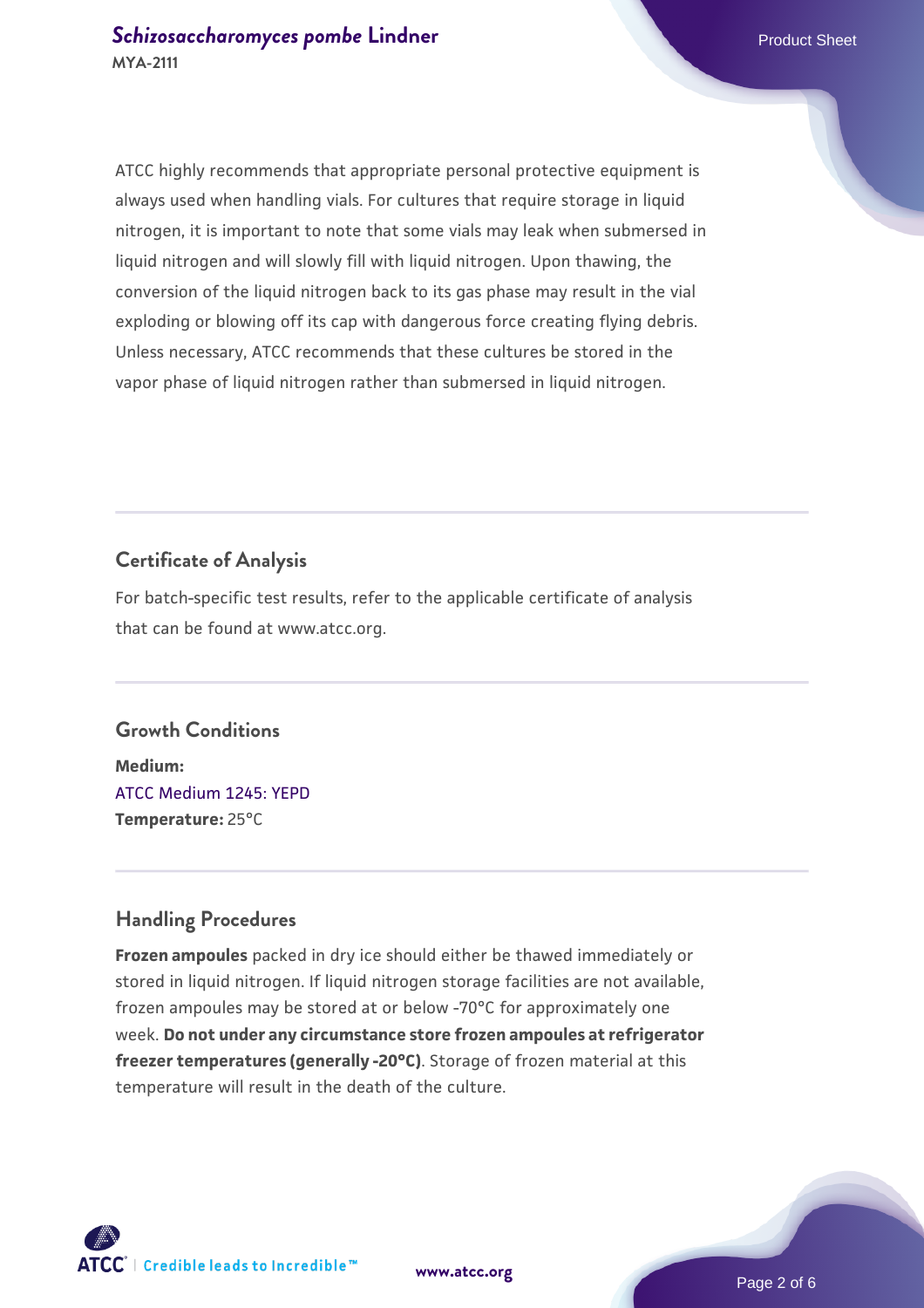# **[Schizosaccharomyces pombe](https://www.atcc.org/products/mya-2111)** [Lindner](https://www.atcc.org/products/mya-2111) **Product Sheet** Product Sheet

- 1. To thaw a frozen ampoule, place in a **25°C to 30°C** water bath, until just thawed **(approximately 5 minutes)**. Immerse the ampoule just sufficient to cover the frozen material. Do not agitate the ampoule.
- 2. Immediately after thawing, wipe down ampoule with 70% ethanol and aseptically transfer at least 50 µL (or 2-3 agar cubes) of the content onto a plate or broth with medium recommended.
- 3. Incubate the inoculum/strain at the temperature and conditions recommended.
- 4. Inspect for growth of the inoculum/strain regularly for up to 4 weeks. The time necessary for significant growth will vary from strain to strain.

## **Notes**

Additional information on this culture is available on the ATCC web site at [www.atcc.org.](http://www.atcc.org/)

# **Material Citation**

If use of this material results in a scientific publication, please cite the material in the following manner: *Schizosaccharomyces pombe* Lindner (ATCC MYA-2111)

## **References**

References and other information relating to this material are available at www.atcc.org.

## **Warranty**

The product is provided 'AS IS' and the viability of ATCC<sup>®</sup> products is warranted for 30 days from the date of shipment, provided that the

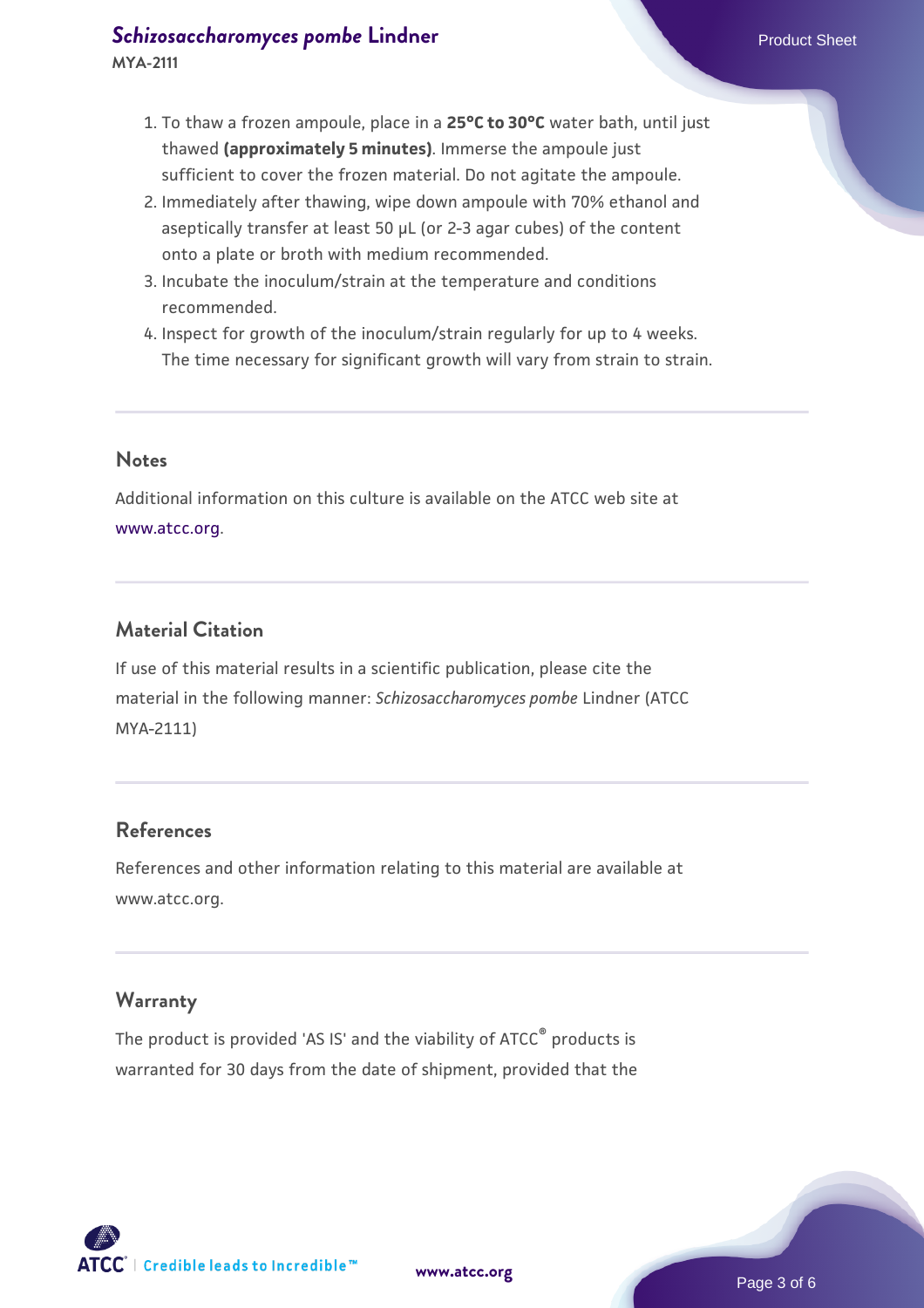# **[Schizosaccharomyces pombe](https://www.atcc.org/products/mya-2111)** [Lindner](https://www.atcc.org/products/mya-2111) **Product Sheet** Product Sheet **MYA-2111**

customer has stored and handled the product according to the information included on the product information sheet, website, and Certificate of Analysis. For living cultures, ATCC lists the media formulation and reagents that have been found to be effective for the product. While other unspecified media and reagents may also produce satisfactory results, a change in the ATCC and/or depositor-recommended protocols may affect the recovery, growth, and/or function of the product. If an alternative medium formulation or reagent is used, the ATCC warranty for viability is no longer valid. Except as expressly set forth herein, no other warranties of any kind are provided, express or implied, including, but not limited to, any implied warranties of merchantability, fitness for a particular purpose, manufacture according to cGMP standards, typicality, safety, accuracy, and/or noninfringement.

#### **Disclaimers**

This product is intended for laboratory research use only. It is not intended for any animal or human therapeutic use, any human or animal consumption, or any diagnostic use. Any proposed commercial use is prohibited without a license from ATCC.

While ATCC uses reasonable efforts to include accurate and up-to-date information on this product sheet, ATCC makes no warranties or representations as to its accuracy. Citations from scientific literature and patents are provided for informational purposes only. ATCC does not warrant that such information has been confirmed to be accurate or complete and the customer bears the sole responsibility of confirming the accuracy and completeness of any such information.

This product is sent on the condition that the customer is responsible for and assumes all risk and responsibility in connection with the receipt, handling, storage, disposal, and use of the ATCC product including without limitation taking all appropriate safety and handling precautions to minimize health or environmental risk. As a condition of receiving the material, the customer



**[www.atcc.org](http://www.atcc.org)**

Page 4 of 6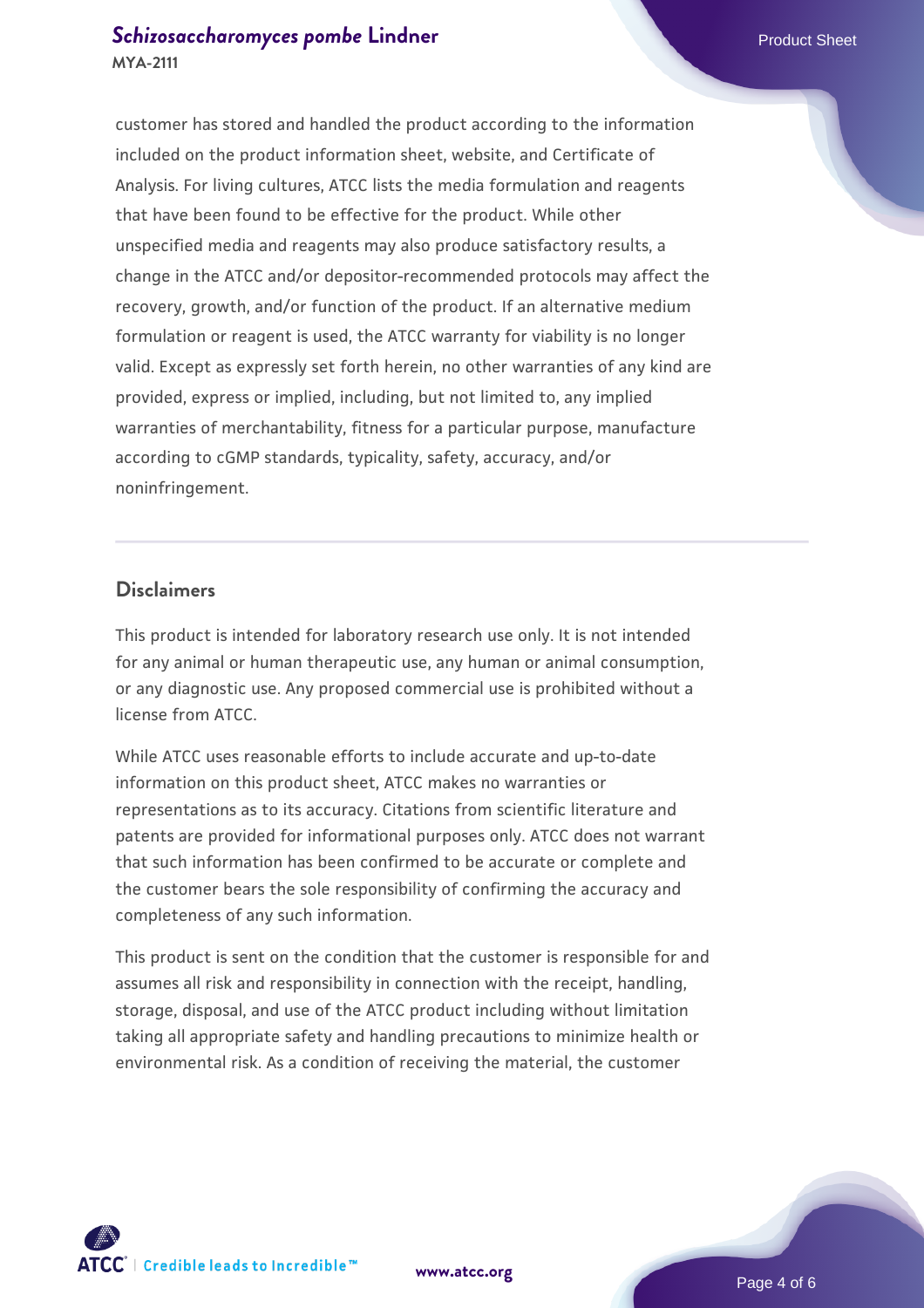agrees that any activity undertaken with the ATCC product and any progeny or modifications will be conducted in compliance with all applicable laws, regulations, and guidelines. This product is provided 'AS IS' with no representations or warranties whatsoever except as expressly set forth herein and in no event shall ATCC, its parents, subsidiaries, directors, officers, agents, employees, assigns, successors, and affiliates be liable for indirect, special, incidental, or consequential damages of any kind in connection with or arising out of the customer's use of the product. While reasonable effort is made to ensure authenticity and reliability of materials on deposit, ATCC is not liable for damages arising from the misidentification or misrepresentation of such materials.

Please see the material transfer agreement (MTA) for further details regarding the use of this product. The MTA is available at www.atcc.org.

# **Copyright and Trademark Information**

© ATCC 2021. All rights reserved. ATCC is a registered trademark of the American Type Culture Collection.

## **Revision**

This information on this document was last updated on 2021-05-20

# **Contact Information**

ATCC 10801 University Boulevard Manassas, VA 20110-2209 USA US telephone: 800-638-6597 Worldwide telephone: +1-703-365-2700